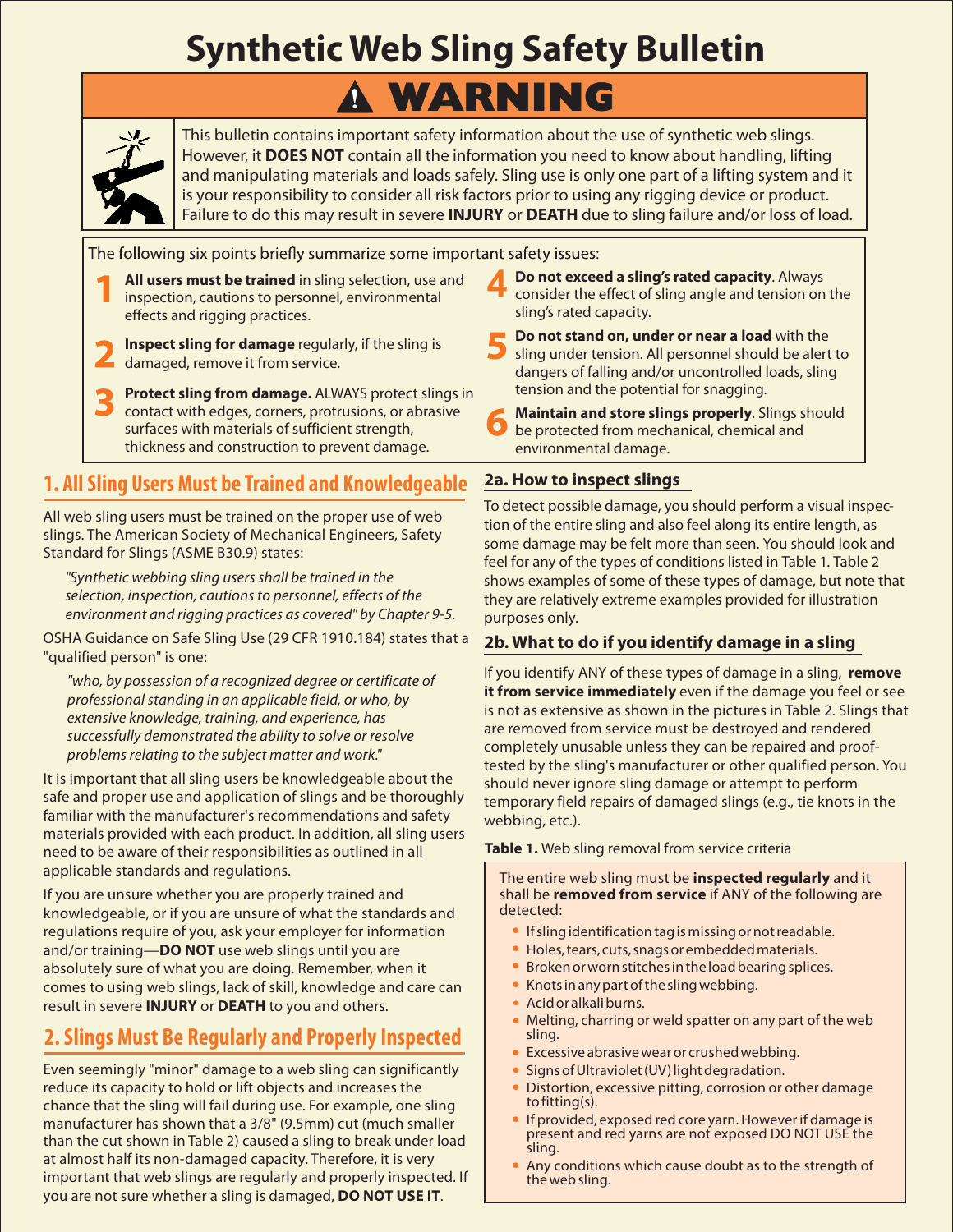#### **2c. How often to inspect slings**

A three-stage procedure is recommended to help ensure that web slings are inspected with appropriate frequency:

Initial Inspection—Whenever a sling is initially received, it must be inspected by a designated person to help ensure that the correct web sling has been received and is undamaged and that the web sling meets applicable requirements for its intended use.

#### Frequent Inspection—The entire sling must be inspected before each **shift or day in Normal service and before each use in Severe service applications.**

Periodic Inspection—Every sling must be inspected "periodically" by a qualified and designated person. In order to validate the frequent level of inspection, the periodic inspection should be performed by someone other than the individual(s) who most commonly performs the frequent inspection. The frequency of periodic inspections is based on the sling's actual or expected frequency of use, severity of service conditions, the nature of the work performed with the sling and experience gained during the inspection of other slings used in similar circumstances. General guidelines for the frequency of periodic inspections are:

- Normal service—yearly
- Severe service—monthly to quarterly
- Special service—as recommended by a qualified person

Periodic inspections intervals must not exceed one year.

Written records are not required for frequent inspections, but WSTDA WS-1 or ASME B30.9 require that a written record of the most recent periodic inspection be maintained. See WSTDA WS-1 or ASME B30.9 for more information about definitions of Normal, Severe and Special service conditions.

### **3. Slings Must be Adequately Protected from Damage**

#### **3a. Avoid environmental degradation**

Environmental factors such as an exposure to sunlight, dirt or gritty-type matter and cyclical changes in temperature and humidity, can result in an accelerated deterioration of web slings. The rate of this deterioration will vary with the level of exposure to these conditions and with the thickness of the sling material. For example, single ply slings will generally degrade more rapidly with this exposure than multiple ply slings. Web slings that are used outdoors regularly should generally be permanently removed from service within a period of 2 to 4 years. All web slings that are exposed to these conditions should be highly scrutinized during their inspections.

Visible indications of such deterioration can include the following:

- Fading of webbing color.
- Uneven or disoriented surface yarn of the webbing.
- Shortening of the sling length.
- Reduction in elasticity and strength of the sling material due to an exposure to sunlight, often evident by an accelerated abrasive damage to the surface yarn of the sling.
- Breakage or damage to yarn fibers, often evident by a fuzzy appearance of the web.
- Stiffening of the web, which can become particularly evident when web slings are exposed to outdoor conditions without being used or cyclically tensioned.

#### **3b. Avoid actions that cause damage to slings**

You should always avoid any action that causes the types of damage identified in the previous section of this Safety Bulletin, including (but not limited to):

- Dropping or dragging slings on the ground, floor or over abrasive surfaces.
- Pulling slings from under loads when the load is resting on the sling—place blocks under load if feasible.
- Shortening or adjusting sling using methods not approved by the sling manufacturer or qualified person.
- Twisting, kinking or knotting the sling.
- Exposing slings to damaging acids or alkalis.
- Exposing slings to sources of heat damage or weld spatter.
- Using slings or allowing exposure to temperatures above 194°F (90°C) or below -40°F (-40°C).
- "Tip loading" a sling on a hook instead of centering it in the base or "bowl" of the hook.
- Using hooks, shackles or other hardware that have edges or surfaces that could damage sling.
- Running/driving over slings with a vehicle or other equipment.

Synthetic slings are affected by some chemicals ranging from little to total degradation. Time, temperature and concentration factors affect the degradation. For specific applications, consult the manufacturer. In addition, water absorption can decrease the strength of nylon web slings by as much as 10–15% (its strength returns when the sling dries completely). For specific applications, consult the manufacturer.

#### **3c. Safeguard slings with sufficient protection**

Synthetic web slings can be damaged, abraded or cut as tension and compression between the sling, the connection points and the load



Table 2. Types of damage you should look and feel for in web slings develops. Surfaces in contact with the sling do not have to be very

UV degradation Exposed red core yarns

Excessive abrasive wear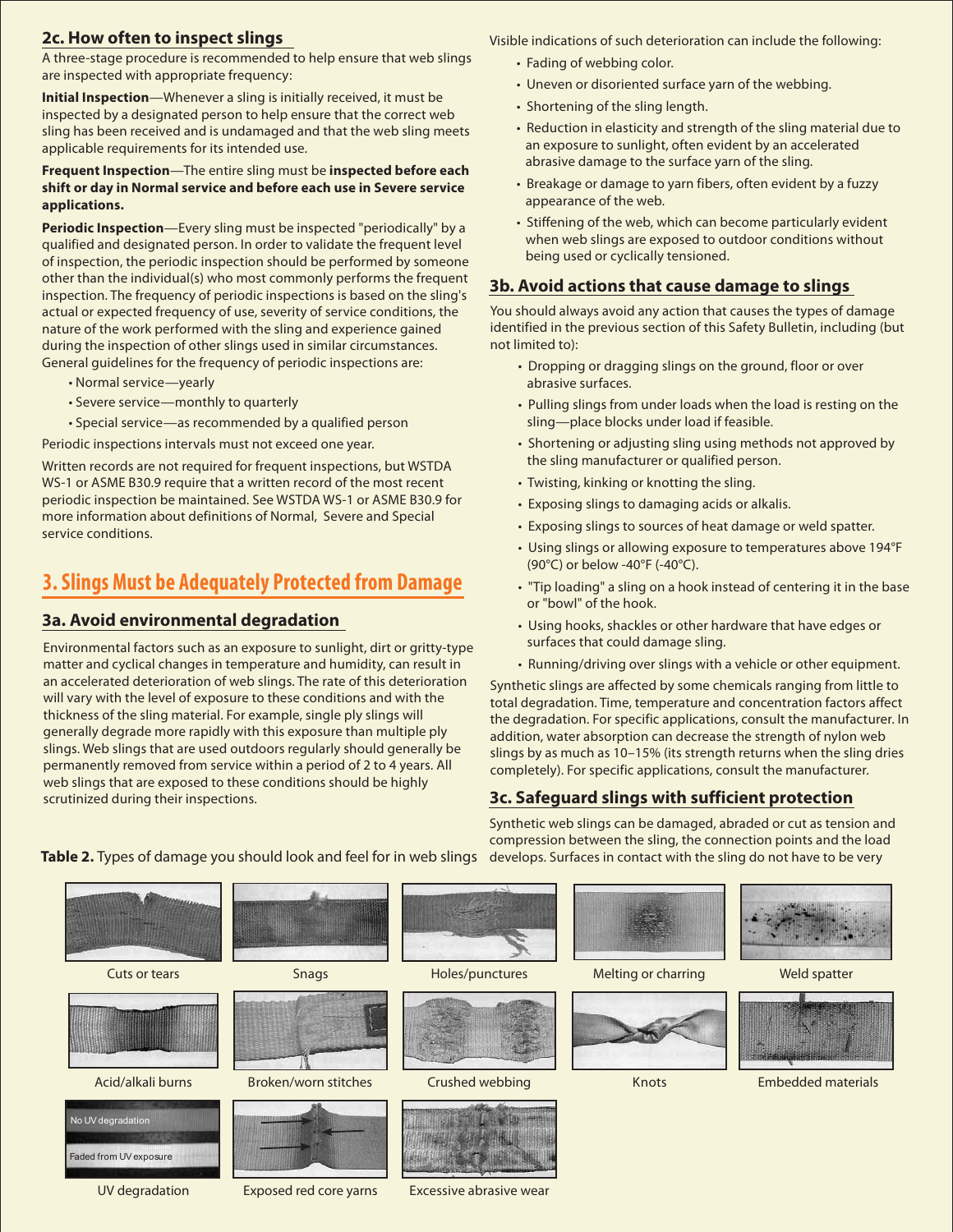abrasive or have "razor" sharp edges in order to create the conditions for sling failure. Therefore, web slings must ALWAYS **be protected from being cut or damaged by corners, edges, protrusions or abrasive surfaces with protection sufficient for the intended purpose.**

There are a variety of types of ways to protect slings from such damage. A qualified person might select and use appropriate engineered protectors/softeners—commercially available products (e.g., sleeves, wear pads, edge wraps, body wraps, corner protectors, etc.) specifically designed to protect slings from damage. A qualified person might also design and construct their own methods of protection so long as the sling is adequately protected from and/or kept off of the damaging edge surface.

Regardless of the particular method chosen, the goal is to ensure that the sling, under tension, maintains its ability to securely lift the load while avoiding contact with damaging or abrasive surfaces under tension. A qualified person must carefully consider the most appropriate means to accomplish this goal. The protection used should not be makeshift (i.e., selecting and using cardboard, work gloves or other such items based solely on convenience or availability).

Regardless of the approach taken, a qualified person must ensure that the protection method chosen is appropriate for the types of damage to which the slings will be exposed. For instance, some protection provides abrasion resistance, but offers virtually no protection against cuts. Several "test" lifts, done in a non-consequence setting, may be necessary to determine the suitability of the protection device(s). After each "test" lift, the protection device(s) and sling(s) need to be inspected for damage and suitability. You should keep in mind that no protection is "cut proof" and you should always operate within the specified limits of the sling and its accessories (e.g., fixtures, hardware, protection, etc.).

## **4. Always Use Slings Properly**

When lifting loads, a trained, qualified and knowledgeable user must take into account the factors and issues addressed in this bulletin, as well as considering any other relevant factors not addressed herein (see Table 4). Among the factors related specifically to web slings, users must perform several activities, including (but not limited to) those discussed in the following subsections.

### **4a. Assess the load**

Determine the weight of the load and make sure it does not exceed the sling's rated capacity or the capacity of any of the components of the rigging system. Users must also determine the load's center of gravity (CG) to make sure the rigging system used will be able to retain and control the load once lifted.

#### **4b. Select an appropriate sling/configuration**

Select a sling having suitable characteristics for the type, size and weight of the load, the type of hitch (see Table 3) and the environment. The sling must be securely attached to the load and rigged in a manner to provide for load control to prevent slipping, sliding and/or loss of the load. A trained, qualified and knowledgeable user must determine the most appropriate method of rigging to help ensure a safe lift and control of the load.

| <b>Hitch</b>           |  | <b>Comments</b>                                                                                                                                                                                                                                                                                                                                                                     |  |
|------------------------|--|-------------------------------------------------------------------------------------------------------------------------------------------------------------------------------------------------------------------------------------------------------------------------------------------------------------------------------------------------------------------------------------|--|
| Vertical<br>Hitch      |  | One end is placed on the hook, while the<br>other end is attached directly to the load.<br>A tagline should be used to prevent load<br>rotation.                                                                                                                                                                                                                                    |  |
| Choker<br>Hitch        |  | Sling passes through one end around<br>the load and the other end is placed on<br>the hook. Rated capacity is normally 80%<br>of that for a vertical hitch. Load control is<br>limited with only one sling rigged in a<br>choker hitch. Also, the choke point<br>should always be on the sling body-not<br>on the sling eye, fitting, base of the eye<br>or fitting, splice or tag. |  |
| <b>Basket</b><br>Hitch |  | The sling cradles the load while both<br>ends are attached overhead. The rated<br>capacity for a basket hitch is twice that<br>for a vertical hitch. As with the choker<br>hitch, more than one sling rigged in a<br>basket hitch (or some other means) may<br>be necessary to help ensure load control.                                                                            |  |

**Table 4**. Issues and Factors to consider when handling, lifting and manipulating materials and loads

Safe handling, lifting and manipulation of materials and loads requires consideration of a number of factors and issues, including (but not limited to):

| Categories     | <b>Issues/Factors to Consider</b>                                                                                      |                                                                                                                                                                     |                                                                                         |  |  |
|----------------|------------------------------------------------------------------------------------------------------------------------|---------------------------------------------------------------------------------------------------------------------------------------------------------------------|-----------------------------------------------------------------------------------------|--|--|
| Environment    | Wind<br>Weather<br>Visibility                                                                                          | <b>Environmental temperature</b><br>Object temperature<br>Chemical conditions and exposure                                                                          | <b>Ground stability</b><br><b>Underground installations</b>                             |  |  |
| Load           | Weight<br><b>Dimensions</b><br>Center of Gravity (CG)                                                                  | Attachment point integrity<br>Susceptibility to crushing/compression<br>Loose parts that could fall from load                                                       | <b>Combination loads</b><br>Damaging surfaces/edges<br>Structural stability (bend/flex) |  |  |
| Equipment/Lift | Single/multiple cranes/hoists<br>Maximum/planned operating radius<br>Allowable load<br>Ratio of lift to allowable load | Clearance to surrounding facilities<br>Power lines and other environmental hazards<br>Clearance between boom and lift<br>Emergency/contingency set down area        | <b>Equipment inspection</b><br>Ensure a clear load path                                 |  |  |
| <b>Rigging</b> | Sling selection<br>Load control<br>Lift point (over the CG)<br>Positive sling-to-load engagement                       | Coefficient of friction: Sling-to-load<br>Appropriate hitch (for CG and load control)<br>Load is free to move and is not snagged<br>Coordination of multiple slings | Suitable wear protection<br>Sling capacity is adequate for<br>angle and tension         |  |  |
| Personnel      | Area clear of unnecessary personnel<br>Personnel are trained and qualified                                             | Signals: Visual, audible, electronic, etc.<br>Personnel away from load and other dangers                                                                            | Pre-lift plan and meeting<br>Tag lines/spotter requirements                             |  |  |